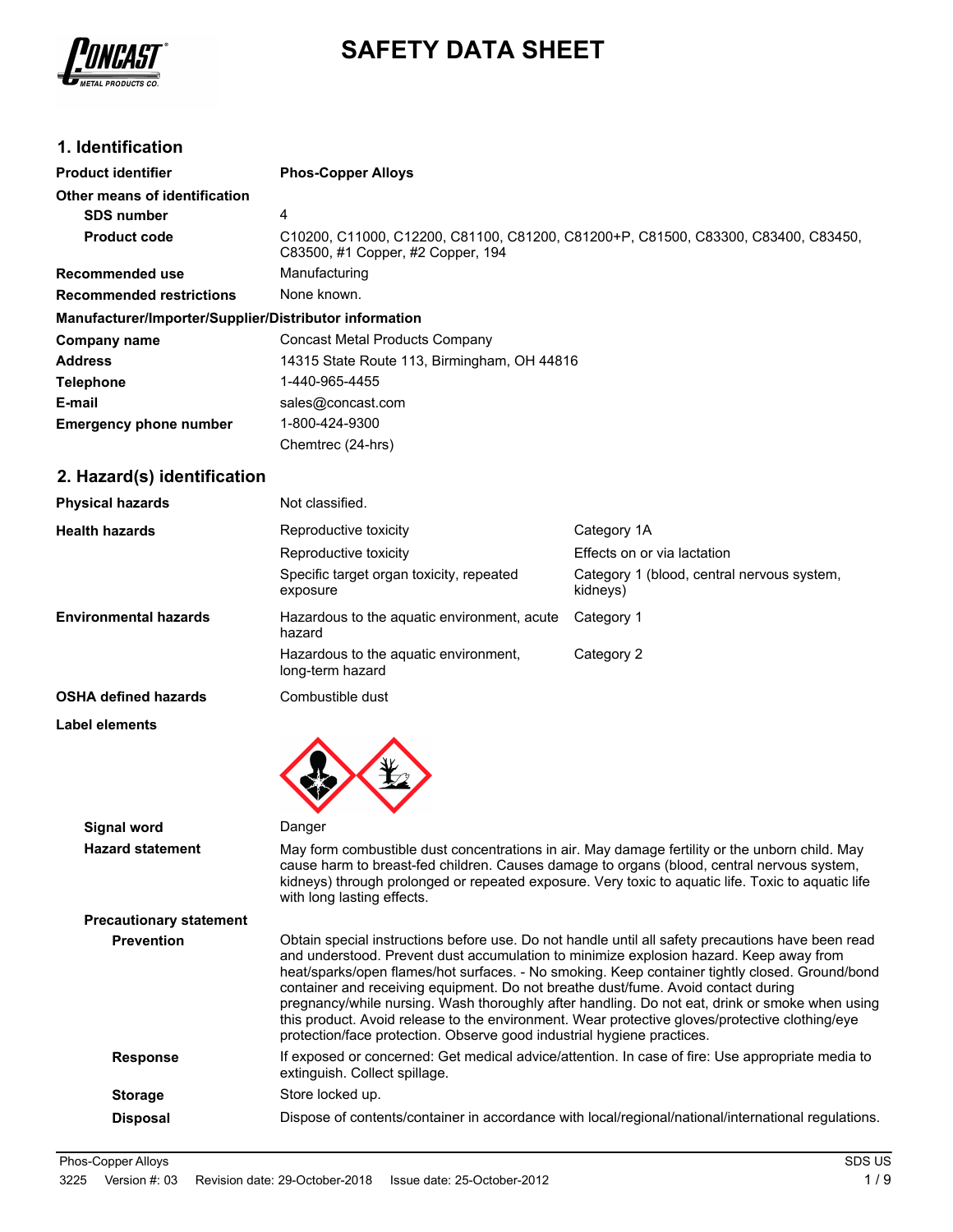None known.

**Supplemental information** 2% of the mixture consists of component(s) of unknown acute dermal toxicity.

### **3. Composition/information on ingredients**

**Mixtures**

| <b>Chemical name</b>                                                                |                                                                                                                                                                                                                                                                                                                                                                                                                                                  | <b>CAS number</b> | %          |
|-------------------------------------------------------------------------------------|--------------------------------------------------------------------------------------------------------------------------------------------------------------------------------------------------------------------------------------------------------------------------------------------------------------------------------------------------------------------------------------------------------------------------------------------------|-------------------|------------|
| Copper                                                                              |                                                                                                                                                                                                                                                                                                                                                                                                                                                  | 7440-50-8         | 86 - 99.99 |
| Zinc                                                                                |                                                                                                                                                                                                                                                                                                                                                                                                                                                  | 7440-66-6         | $0 - 12$   |
| Tin                                                                                 |                                                                                                                                                                                                                                                                                                                                                                                                                                                  | 7440-31-5         | $0 - 6.5$  |
| Lead                                                                                |                                                                                                                                                                                                                                                                                                                                                                                                                                                  | 7439-92-1         | $0 - 2$    |
| <b>Composition comments</b>                                                         | All concentrations are in percent by weight unless otherwise indicated.                                                                                                                                                                                                                                                                                                                                                                          |                   |            |
| 4. First-aid measures                                                               |                                                                                                                                                                                                                                                                                                                                                                                                                                                  |                   |            |
| <b>Inhalation</b>                                                                   | Move to fresh air. Call a physician if symptoms develop or persist.                                                                                                                                                                                                                                                                                                                                                                              |                   |            |
| <b>Skin contact</b>                                                                 | Remove contaminated clothing and wash skin with soap and water. In case of contact with hot or<br>molten product, cool rapidly with water and seek immediate medical attention. Do not attempt to<br>remove molten product from skin because skin will tear easily. Cuts or abrasions should be treated<br>promptly with thorough cleansing of the affected area.                                                                                |                   |            |
| Eye contact                                                                         | Do not rub eyes. Rinse with water. Get medical attention if irritation develops and persists.                                                                                                                                                                                                                                                                                                                                                    |                   |            |
| Ingestion                                                                           | Rinse mouth. Get medical attention if symptoms occur.                                                                                                                                                                                                                                                                                                                                                                                            |                   |            |
| <b>Most important</b><br>symptoms/effects, acute and<br>delayed                     | Elevated temperatures or mechanical action may form dust and fumes which may be irritating to<br>the eye, mucous membranes and respiratory tract. Narcosis. Behavioral changes. Decrease in<br>motor functions. Prolonged exposure may cause chronic effects. Contact with hot material can<br>cause thermal burns which may result in permanent damage.                                                                                         |                   |            |
| <b>Indication of immediate</b><br>medical attention and special<br>treatment needed | Provide general supportive measures and treat symptomatically. Keep victim under observation.<br>Symptoms may be delayed.                                                                                                                                                                                                                                                                                                                        |                   |            |
| <b>General information</b>                                                          | IF exposed or concerned: Get medical advice/attention. If you feel unwell, seek medical advice<br>(show the label where possible). Ensure that medical personnel are aware of the material(s)<br>involved, and take precautions to protect themselves. Show this safety data sheet to the doctor in<br>attendance. Wash contaminated clothing before reuse.                                                                                      |                   |            |
| 5. Fire-fighting measures                                                           |                                                                                                                                                                                                                                                                                                                                                                                                                                                  |                   |            |
| Suitable extinguishing media                                                        | Special powder against metal fires. Dry sand. Carbon dioxide (CO2). Apply extinguishing media<br>carefully to avoid creating airborne dust. Avoid high pressure media which could cause the<br>formation of a potentially explosible dust-air mixture.                                                                                                                                                                                           |                   |            |
| Unsuitable extinguishing<br>media                                                   | Do not use water or halogenated extinguishing media. Hot molten material will react violently with<br>water resulting in spattering and fuming.                                                                                                                                                                                                                                                                                                  |                   |            |
| Specific hazards arising from<br>the chemical                                       | Explosion hazard: Avoid generating dust; fine dust dispersed in air in sufficient concentrations and<br>in the presence of an ignition source is a potential dust explosion hazard. Contact with acids will<br>release flammable hydrogen gas. During fire, gases hazardous to health may be formed.<br>Combustion products may include: metal oxides. Upon combustion, this product may yield toxic<br>vapors/fumes of lead and lead compounds. |                   |            |
| Special protective equipment<br>and precautions for firefighters                    | Self-contained breathing apparatus and full protective clothing must be worn in case of fire.                                                                                                                                                                                                                                                                                                                                                    |                   |            |
| <b>Fire fighting</b><br>equipment/instructions                                      | In case of fire and/or explosion do not breathe fumes. Move containers from fire area if you can do<br>so without risk.                                                                                                                                                                                                                                                                                                                          |                   |            |
| <b>Specific methods</b>                                                             | Use standard firefighting procedures and consider the hazards of other involved materials.                                                                                                                                                                                                                                                                                                                                                       |                   |            |
| <b>General fire hazards</b>                                                         | May form combustible dust concentrations in air.                                                                                                                                                                                                                                                                                                                                                                                                 |                   |            |
| 6. Accidental release measures                                                      |                                                                                                                                                                                                                                                                                                                                                                                                                                                  |                   |            |
|                                                                                     |                                                                                                                                                                                                                                                                                                                                                                                                                                                  |                   |            |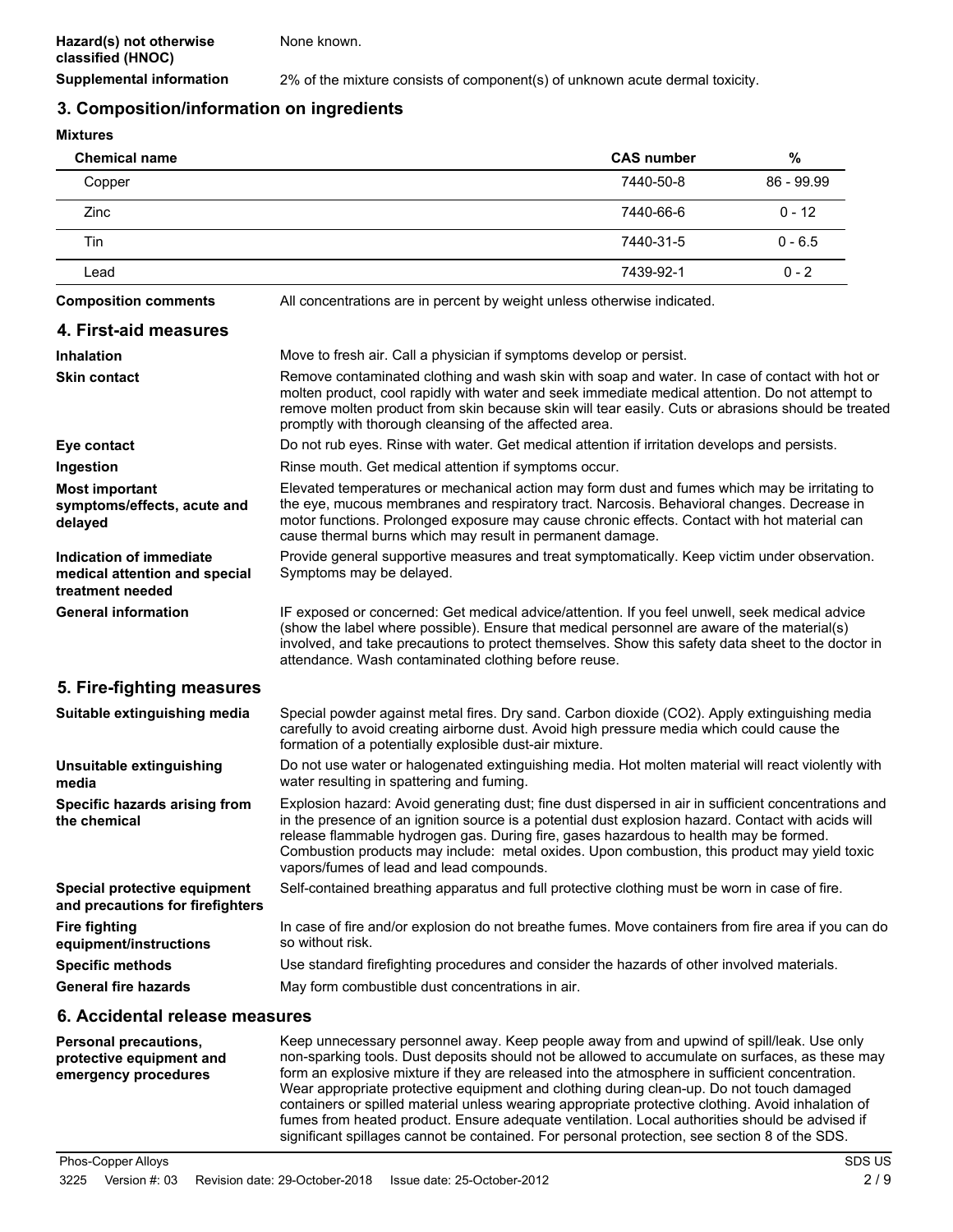| <b>Methods and materials for</b><br>containment and cleaning up | Eliminate all ignition sources (no smoking, flares, sparks, or flames in immediate area). Take<br>precautionary measures against static discharge. Use only non-sparking tools. Avoid dispersal of<br>dust in the air (i.e., clearing dust surfaces with compressed air). The product is immiscible with<br>water and will sediment in water systems. Stop the flow of material, if this is without risk. Allow<br>molten material to cool and solidify before disposal. Recover and recycle, if practical.                                                                                                                                                                                                                                                                                                  |
|-----------------------------------------------------------------|--------------------------------------------------------------------------------------------------------------------------------------------------------------------------------------------------------------------------------------------------------------------------------------------------------------------------------------------------------------------------------------------------------------------------------------------------------------------------------------------------------------------------------------------------------------------------------------------------------------------------------------------------------------------------------------------------------------------------------------------------------------------------------------------------------------|
|                                                                 | Large Spills: Wet down with water and dike for later disposal. Shovel the material into waste<br>container. Following product recovery, flush area with water.                                                                                                                                                                                                                                                                                                                                                                                                                                                                                                                                                                                                                                               |
|                                                                 | Small Spills: Sweep up or vacuum up spillage and collect in suitable container for disposal.                                                                                                                                                                                                                                                                                                                                                                                                                                                                                                                                                                                                                                                                                                                 |
|                                                                 | Never return spills to original containers for re-use. Put material in suitable, covered, labeled<br>containers. For waste disposal, see section 13 of the SDS.                                                                                                                                                                                                                                                                                                                                                                                                                                                                                                                                                                                                                                              |
| <b>Environmental precautions</b>                                | Avoid release to the environment. Inform appropriate managerial or supervisory personnel of all<br>environmental releases. Prevent further leakage or spillage if safe to do so. Avoid discharge into<br>drains, water courses or onto the ground.                                                                                                                                                                                                                                                                                                                                                                                                                                                                                                                                                           |
| 7. Handling and storage                                         |                                                                                                                                                                                                                                                                                                                                                                                                                                                                                                                                                                                                                                                                                                                                                                                                              |
| <b>Precautions for safe handling</b>                            | Obtain special instructions before use. Do not handle until all safety precautions have been read<br>and understood. Minimize dust generation and accumulation. Avoid significant deposits of<br>material, especially on horizontal surfaces, which may become airborne and form combustible dust<br>clouds and may contribute to secondary explosions. Routine housekeeping should be instituted to<br>ensure that dusts do not accumulate on surfaces. Dry powders can build static electricity charges<br>when subjected to the friction of transfer and mixing operations. Provide adequate precautions,<br>such as electrical grounding and bonding, or inert atmospheres. Keep away from heat/sparks/open<br>flames/hot surfaces. - No smoking. Explosion-proof general and local exhaust ventilation. |
|                                                                 | Avoid contact with eyes, skin, and clothing. Avoid prolonged exposure. When using, do not eat,<br>drink or smoke. Pregnant or breastfeeding women must not handle this product. Should be<br>handled in closed systems, if possible. Wear appropriate personal protective equipment. Wash<br>hands thoroughly after handling. Avoid release to the environment. Observe good industrial<br>hygiene practices.                                                                                                                                                                                                                                                                                                                                                                                                |
| Conditions for safe storage,<br>including any incompatibilities | Store locked up. Keep containers tightly closed in a dry, cool and well-ventilated place. Store away<br>from incompatible materials (see Section 10 of the SDS).                                                                                                                                                                                                                                                                                                                                                                                                                                                                                                                                                                                                                                             |

# **8. Exposure controls/personal protection**

### **Occupational exposure limits**

### **US. OSHA Specifically Regulated Substances (29 CFR 1910.1001-1053)**

| <b>Components</b>                           | <b>Type</b>                                                       | Value            |                |  |
|---------------------------------------------|-------------------------------------------------------------------|------------------|----------------|--|
| Lead (CAS 7439-92-1)                        | <b>TWA</b>                                                        | $0.05$ mg/m $3$  |                |  |
|                                             | US. OSHA Table Z-1 Limits for Air Contaminants (29 CFR 1910.1000) |                  |                |  |
| <b>Components</b>                           | <b>Type</b>                                                       | Value            | <b>Form</b>    |  |
| Copper (CAS 7440-50-8)                      | PEL                                                               | 1 mg/m $3$       | Dust and mist. |  |
|                                             |                                                                   | $0.1$ mg/m $3$   | Fume.          |  |
| Tin (CAS 7440-31-5)                         | <b>PEL</b>                                                        | $2 \text{ mg/m}$ |                |  |
| <b>US. ACGIH Threshold Limit Values</b>     |                                                                   |                  |                |  |
| <b>Components</b>                           | <b>Type</b>                                                       | Value            | <b>Form</b>    |  |
| Copper (CAS 7440-50-8)                      | <b>TWA</b>                                                        | 1 mg/m $3$       | Dust and mist. |  |
|                                             |                                                                   | $0.2$ mg/m $3$   | Fume.          |  |
| Lead (CAS 7439-92-1)                        | <b>TWA</b>                                                        | $0.05$ mg/m $3$  |                |  |
| Tin (CAS 7440-31-5)                         | <b>TWA</b>                                                        | $2 \text{ mg/m}$ |                |  |
| US. NIOSH: Pocket Guide to Chemical Hazards |                                                                   |                  |                |  |
| <b>Components</b>                           | <b>Type</b>                                                       | Value            | <b>Form</b>    |  |
| Copper (CAS 7440-50-8)                      | TWA                                                               | 1 mg/m $3$       | Dust and mist. |  |
| Lead (CAS 7439-92-1)                        | <b>TWA</b>                                                        | $0.05$ mg/m $3$  |                |  |
| Tin (CAS 7440-31-5)                         | <b>TWA</b>                                                        | $2$ mg/m $3$     |                |  |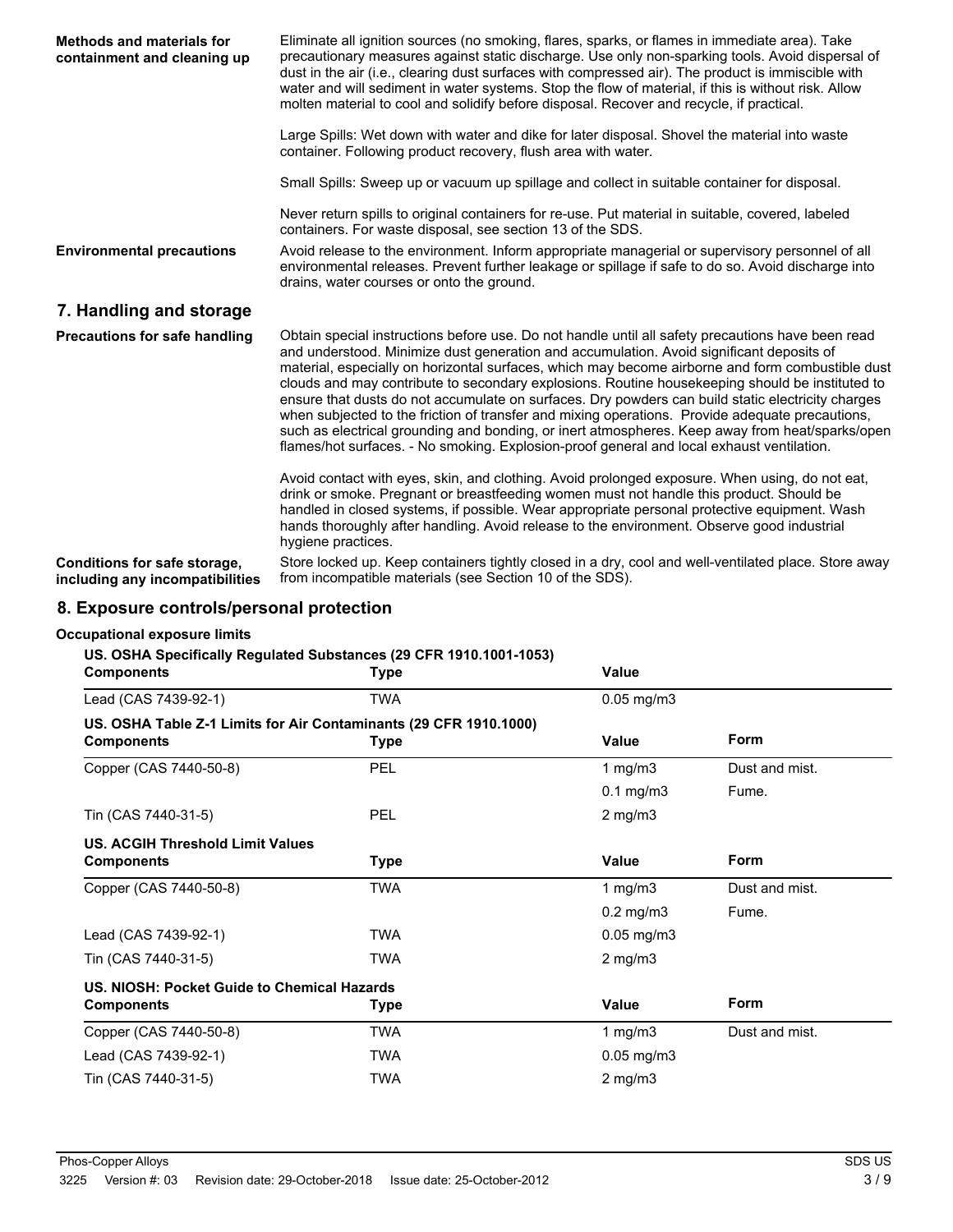| <b>Biological limit values</b>                                        |                      |                                                                        |                 |                                                                                                                                                                                                                                                                                                                                                                                                         |  |
|-----------------------------------------------------------------------|----------------------|------------------------------------------------------------------------|-----------------|---------------------------------------------------------------------------------------------------------------------------------------------------------------------------------------------------------------------------------------------------------------------------------------------------------------------------------------------------------------------------------------------------------|--|
| <b>ACGIH Biological Exposure Indices</b>                              |                      |                                                                        |                 |                                                                                                                                                                                                                                                                                                                                                                                                         |  |
| <b>Components</b>                                                     | Value                | <b>Determinant</b>                                                     | <b>Specimen</b> | <b>Sampling Time</b>                                                                                                                                                                                                                                                                                                                                                                                    |  |
| Lead (CAS 7439-92-1)                                                  | 200 µg/l             | Lead                                                                   | <b>Blood</b>    | $\star$                                                                                                                                                                                                                                                                                                                                                                                                 |  |
| * - For sampling details, please see the source document.             |                      |                                                                        |                 |                                                                                                                                                                                                                                                                                                                                                                                                         |  |
| Appropriate engineering<br>controls                                   | acceptable level.    |                                                                        |                 | Explosion-proof general and local exhaust ventilation. Good general ventilation should be used.<br>Ventilation rates should be matched to conditions. If applicable, use process enclosures, local<br>exhaust ventilation, or other engineering controls to maintain airborne levels below recommended<br>exposure limits. If exposure limits have not been established, maintain airborne levels to an |  |
| Individual protection measures, such as personal protective equipment |                      |                                                                        |                 |                                                                                                                                                                                                                                                                                                                                                                                                         |  |
| <b>Eye/face protection</b>                                            |                      | number (per ANSI Z49.1-1988, "Safety in Welding and Cutting") be worn. |                 | Unvented, tight fitting goggles should be worn in dusty areas. Use of safety glasses or goggles is<br>required for welding, burning, sawing, brazing, grinding or machining operations. When welding, it<br>is recommended that safety glasses, goggles, or face-shield with filter lens of appropriate shade                                                                                           |  |
| <b>Skin protection</b>                                                |                      |                                                                        |                 |                                                                                                                                                                                                                                                                                                                                                                                                         |  |
| <b>Hand protection</b>                                                | supplier.            |                                                                        |                 | Wear suitable protective gloves to prevent cuts and abrasions. When material is heated, wear<br>gloves to protect against thermal burns. Suitable gloves can be recommended by the glove                                                                                                                                                                                                                |  |
| <b>Other</b>                                                          |                      |                                                                        |                 | Wear appropriate chemical resistant clothing. Use of an impervious apron is recommended.                                                                                                                                                                                                                                                                                                                |  |
| <b>Respiratory protection</b>                                         |                      |                                                                        |                 | When workers are facing concentrations above the exposure limit they must use appropriate<br>certified respirators. Wear NIOSH approved respirator appropriate for airborne exposure at the<br>point of use. Appropriate respirator selection should be made by a qualified professional.                                                                                                               |  |
| <b>Thermal hazards</b>                                                |                      | Wear appropriate thermal protective clothing, when necessary.          |                 |                                                                                                                                                                                                                                                                                                                                                                                                         |  |
| <b>General hygiene</b><br>considerations                              | remove contaminants. |                                                                        |                 | Observe any medical surveillance requirements. When using, do not eat, drink or smoke. Always<br>observe good personal hygiene measures, such as washing after handling the material and before<br>eating, drinking, and/or smoking. Routinely wash work clothing and protective equipment to                                                                                                           |  |

# **9. Physical and chemical properties**

| Appearance                                        |                                                      |
|---------------------------------------------------|------------------------------------------------------|
| <b>Physical state</b>                             | Solid.                                               |
| Form                                              | Solids, Shapes, Tubes, Chops & Turnings.             |
| Color                                             | Yellow to red.                                       |
| Odor                                              | None.                                                |
| <b>Odor threshold</b>                             | Not available.                                       |
| рH                                                | Not available.                                       |
| <b>Melting point/freezing point</b>               | 1841 °F (1005 °C)                                    |
| Initial boiling point and boiling<br>range        | Not available.                                       |
| <b>Flash point</b>                                | Not available.                                       |
| <b>Evaporation rate</b>                           | Not available.                                       |
| Flammability (solid, gas)                         | Fine particles may form explosive mixtures with air. |
| Upper/lower flammability or explosive limits      |                                                      |
| <b>Flammability limit - lower</b><br>(%)          | Not available.                                       |
| <b>Flammability limit - upper</b><br>$(\% )$      | Not available.                                       |
| Vapor pressure                                    | Not available.                                       |
| <b>Vapor density</b>                              | Not available.                                       |
| <b>Relative density</b>                           | 8.7                                                  |
| Solubility(ies)                                   |                                                      |
| <b>Solubility (water)</b>                         | Insoluble in water.                                  |
| <b>Partition coefficient</b><br>(n-octanol/water) | Not available.                                       |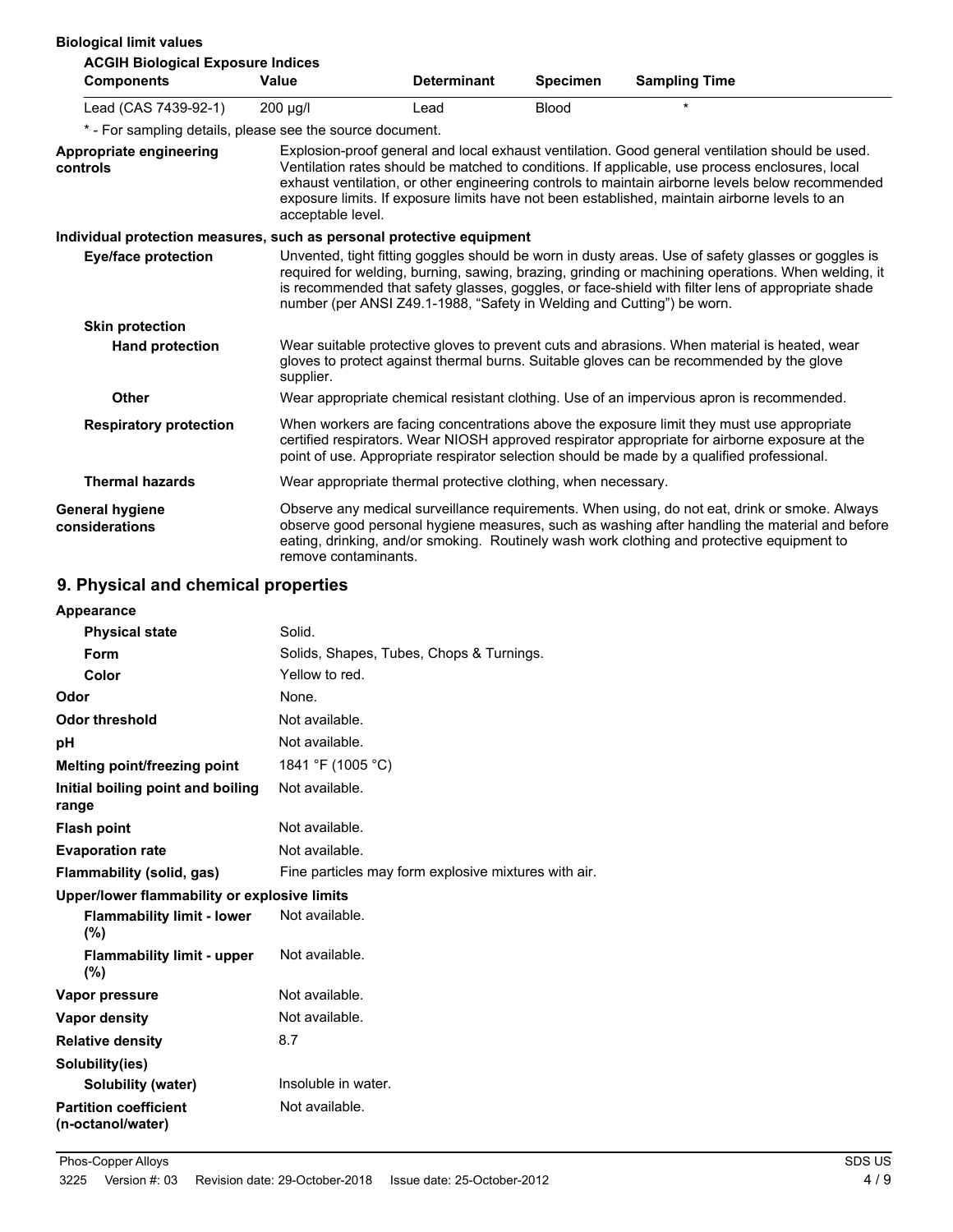| Not available.<br><b>Decomposition temperature</b><br>Not available.<br><b>Viscosity</b><br>Other information<br>0.31 lb/in <sup>3</sup> (68 °F (20 °C))<br><b>Bulk density</b><br><b>Explosive properties</b><br>Not explosive.<br>Not oxidizing.<br><b>Oxidizing properties</b> | <b>Auto-ignition temperature</b> | Not available. |
|-----------------------------------------------------------------------------------------------------------------------------------------------------------------------------------------------------------------------------------------------------------------------------------|----------------------------------|----------------|
|                                                                                                                                                                                                                                                                                   |                                  |                |
|                                                                                                                                                                                                                                                                                   |                                  |                |
|                                                                                                                                                                                                                                                                                   |                                  |                |
|                                                                                                                                                                                                                                                                                   |                                  |                |
|                                                                                                                                                                                                                                                                                   |                                  |                |
|                                                                                                                                                                                                                                                                                   |                                  |                |

# **10. Stability and reactivity**

| <b>Reactivity</b>                            | The product is stable and non-reactive under normal conditions of use, storage and transport.                                                                         |
|----------------------------------------------|-----------------------------------------------------------------------------------------------------------------------------------------------------------------------|
| <b>Chemical stability</b>                    | Material is stable under normal conditions.                                                                                                                           |
| <b>Possibility of hazardous</b><br>reactions | Contact with strong acids will release highly flammable hydrogen gas.                                                                                                 |
| <b>Conditions to avoid</b>                   | Keep away from heat, hot surfaces, sparks, open flames and other ignition sources. Contact with<br>incompatible materials. Minimize dust generation and accumulation. |
| Incompatible materials                       | Strong oxidizing agents. Acids.                                                                                                                                       |
| <b>Hazardous decomposition</b><br>products   | No hazardous decomposition products are known.                                                                                                                        |

# **11. Toxicological information**

### **Information on likely routes of exposure**

| Inhalation                                                                         | Prolonged inhalation may be harmful. Elevated temperatures or mechanical action may form dust<br>and fumes which may be irritating to the mucous membranes and respiratory tract. Heating above<br>the melting point releases metallic oxides which may cause metal fume fever by inhalation. The<br>symptoms are shivering, fever, malaise and muscular pain. |
|------------------------------------------------------------------------------------|----------------------------------------------------------------------------------------------------------------------------------------------------------------------------------------------------------------------------------------------------------------------------------------------------------------------------------------------------------------|
| <b>Skin contact</b>                                                                | Elevated temperatures or mechanical action may form dust and fumes which may be irritating to<br>the skin. Hot or molten material may produce thermal burns.                                                                                                                                                                                                   |
| Eye contact                                                                        | Elevated temperatures or mechanical action may form dust and fumes which may be irritating to<br>the eyes. Molten material will produce thermal burns.                                                                                                                                                                                                         |
| Ingestion                                                                          | May cause discomfort if swallowed.                                                                                                                                                                                                                                                                                                                             |
| Symptoms related to the<br>physical, chemical and<br>toxicological characteristics | Elevated temperatures or mechanical action may form dust and fumes which may be irritating to<br>the eye, mucous membranes and respiratory tract. Narcosis. Behavioral changes. Decrease in<br>motor functions. Contact with hot material can cause thermal burns which may result in<br>permanent damage.                                                     |

## **Information on toxicological effects**

| information on toxicological effects                   |                                                                                                                     |                                                                                              |  |
|--------------------------------------------------------|---------------------------------------------------------------------------------------------------------------------|----------------------------------------------------------------------------------------------|--|
| <b>Acute toxicity</b>                                  | Not expected to be acutely toxic.                                                                                   |                                                                                              |  |
| <b>Components</b>                                      | <b>Species</b>                                                                                                      | <b>Test Results</b>                                                                          |  |
| Zinc (CAS 7440-66-6)                                   |                                                                                                                     |                                                                                              |  |
| <b>Acute</b>                                           |                                                                                                                     |                                                                                              |  |
| Oral                                                   |                                                                                                                     |                                                                                              |  |
| LD50                                                   | Mouse                                                                                                               | $> 5$ g/kg                                                                                   |  |
| <b>Skin corrosion/irritation</b>                       | burns.                                                                                                              | May cause irritation through mechanical abrasion. Hot or molten material may produce thermal |  |
| Serious eye damage/eye<br>irritation                   | May cause irritation through mechanical abrasion.                                                                   |                                                                                              |  |
| Respiratory or skin sensitization                      |                                                                                                                     |                                                                                              |  |
| <b>Respiratory sensitization</b>                       | Not a respiratory sensitizer.                                                                                       |                                                                                              |  |
| <b>Skin sensitization</b>                              |                                                                                                                     | This product is not expected to cause skin sensitization.                                    |  |
| Germ cell mutagenicity                                 | No data available to indicate product or any components present at greater than 0.1% are<br>mutagenic or genotoxic. |                                                                                              |  |
| Carcinogenicity                                        | Not classifiable as to carcinogenicity to humans.                                                                   |                                                                                              |  |
| IARC Monographs. Overall Evaluation of Carcinogenicity |                                                                                                                     |                                                                                              |  |
| Lead (CAS 7439-92-1)                                   |                                                                                                                     | 2B Possibly carcinogenic to humans.                                                          |  |
| <b>NTP Report on Carcinogens</b>                       |                                                                                                                     |                                                                                              |  |
| Lead (CAS 7439-92-1)                                   |                                                                                                                     | Reasonably Anticipated to be a Human Carcinogen.                                             |  |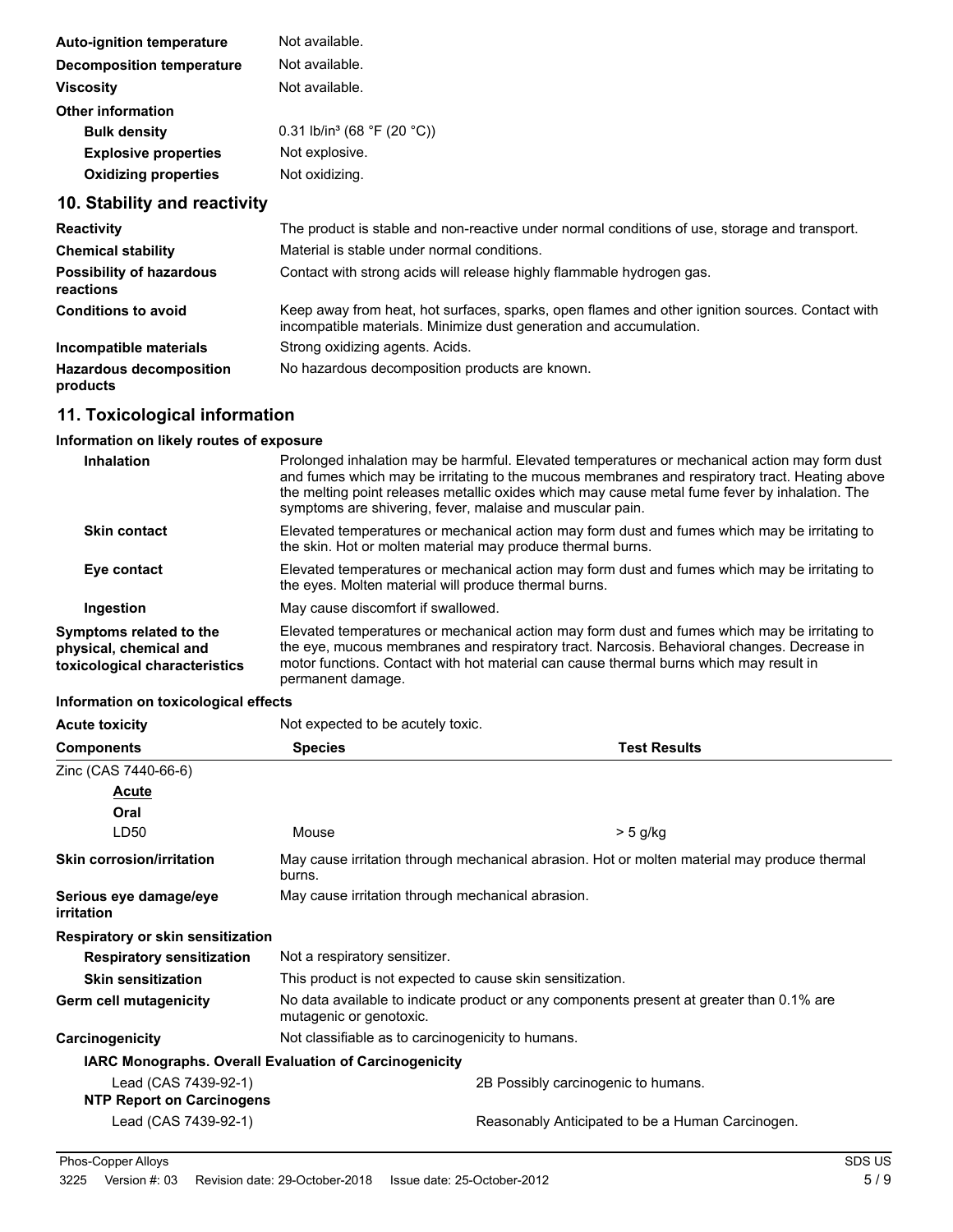| Not regulated.                                        | OSHA Specifically Regulated Substances (29 CFR 1910.1001-1053)                                                                                                                                                                                                                                                                                                                                                                                                                                                                 |
|-------------------------------------------------------|--------------------------------------------------------------------------------------------------------------------------------------------------------------------------------------------------------------------------------------------------------------------------------------------------------------------------------------------------------------------------------------------------------------------------------------------------------------------------------------------------------------------------------|
| <b>Reproductive toxicity</b>                          | May cause harm to breastfed babies. May damage fertility or the unborn child.                                                                                                                                                                                                                                                                                                                                                                                                                                                  |
| Specific target organ toxicity -<br>single exposure   | Not classified.                                                                                                                                                                                                                                                                                                                                                                                                                                                                                                                |
| Specific target organ toxicity -<br>repeated exposure | Causes damage to organs (blood, central nervous system, kidneys) through prolonged or<br>repeated exposure.                                                                                                                                                                                                                                                                                                                                                                                                                    |
| <b>Aspiration hazard</b>                              | Not an aspiration hazard.                                                                                                                                                                                                                                                                                                                                                                                                                                                                                                      |
| <b>Chronic effects</b>                                | Prolonged exposure may cause chronic effects.                                                                                                                                                                                                                                                                                                                                                                                                                                                                                  |
|                                                       | Lead may produce maternal toxicity, toxicity to the fetus, and adverse effects to blood, bone<br>marrow, central/peripheral nervous systems, kidney, liver, and reproductive system.                                                                                                                                                                                                                                                                                                                                           |
| <b>Further information</b>                            | Welding or plasma arc cutting of metal and alloys can generate ozone, nitric oxides and ultraviolet<br>radiation. Short-term (acute) overexposure to welding fumes may result in discomfort such as<br>metal fume fever, dizziness, nausea, or dryness or irritation of nose, throat, or eyes. May<br>aggravate pre-existing respiratory problems (e.g. asthma, emphysema). Ozone overexposure<br>may result in mucous membrane irritation or pulmonary discomfort. UV radiation can cause skin<br>erythema and welders flash. |

### **12. Ecological information**

**Ecotoxicity**

Very toxic to aquatic life. Toxic to aquatic life with long lasting effects. Alloys in massive forms present a limited hazard for the environment.

emptied. Empty containers should be taken to an approved waste handling site for recycling or

| <b>Components</b>                        |                                                                                                                                                                                                                                                                                                                                                   | <b>Species</b>                                                                                                                                                                                                         | <b>Test Results</b>      |  |  |
|------------------------------------------|---------------------------------------------------------------------------------------------------------------------------------------------------------------------------------------------------------------------------------------------------------------------------------------------------------------------------------------------------|------------------------------------------------------------------------------------------------------------------------------------------------------------------------------------------------------------------------|--------------------------|--|--|
| Copper (CAS 7440-50-8)                   |                                                                                                                                                                                                                                                                                                                                                   |                                                                                                                                                                                                                        |                          |  |  |
| <b>Aquatic</b>                           |                                                                                                                                                                                                                                                                                                                                                   |                                                                                                                                                                                                                        |                          |  |  |
| Chronic                                  |                                                                                                                                                                                                                                                                                                                                                   |                                                                                                                                                                                                                        |                          |  |  |
| Other                                    | <b>NOEC</b>                                                                                                                                                                                                                                                                                                                                       | Juga plicifera                                                                                                                                                                                                         | 6 µg/l                   |  |  |
| Lead (CAS 7439-92-1)                     |                                                                                                                                                                                                                                                                                                                                                   |                                                                                                                                                                                                                        |                          |  |  |
| <b>Aquatic</b>                           |                                                                                                                                                                                                                                                                                                                                                   |                                                                                                                                                                                                                        |                          |  |  |
| Acute                                    |                                                                                                                                                                                                                                                                                                                                                   |                                                                                                                                                                                                                        |                          |  |  |
| Crustacea                                | <b>EC50</b>                                                                                                                                                                                                                                                                                                                                       | Ceriodaphnia dubia                                                                                                                                                                                                     | 0.248 mg/l, 48 hours pH8 |  |  |
| Fish                                     | <b>LC50</b>                                                                                                                                                                                                                                                                                                                                       | Pimephales promelas                                                                                                                                                                                                    | 0.283 mg/l, 96 hours pH8 |  |  |
| Zinc (CAS 7440-66-6)                     |                                                                                                                                                                                                                                                                                                                                                   |                                                                                                                                                                                                                        |                          |  |  |
| <b>Aquatic</b>                           |                                                                                                                                                                                                                                                                                                                                                   |                                                                                                                                                                                                                        |                          |  |  |
| Acute                                    |                                                                                                                                                                                                                                                                                                                                                   |                                                                                                                                                                                                                        |                          |  |  |
| Crustacea                                | <b>EC50</b>                                                                                                                                                                                                                                                                                                                                       | Daphnia magna                                                                                                                                                                                                          | $0.07$ mg/l              |  |  |
| Fish                                     | <b>LC50</b>                                                                                                                                                                                                                                                                                                                                       | Oncorhynchus mykiss                                                                                                                                                                                                    | $0.14$ mg/l              |  |  |
| Persistence and degradability            |                                                                                                                                                                                                                                                                                                                                                   | Not relevant for inorganic substances.                                                                                                                                                                                 |                          |  |  |
| <b>Bioaccumulative potential</b>         |                                                                                                                                                                                                                                                                                                                                                   | The product contains potentially bioaccumulating substances.                                                                                                                                                           |                          |  |  |
| Mobility in soil                         |                                                                                                                                                                                                                                                                                                                                                   | Alloys in massive forms are not mobile in the environment.                                                                                                                                                             |                          |  |  |
| Other adverse effects                    |                                                                                                                                                                                                                                                                                                                                                   | This product contains one or more substances identified as hazardous air pollutants (HAPs) per<br>the US Federal Clean Air Act (see section 15).                                                                       |                          |  |  |
| 13. Disposal considerations              |                                                                                                                                                                                                                                                                                                                                                   |                                                                                                                                                                                                                        |                          |  |  |
| <b>Disposal instructions</b>             | Collect and reclaim or dispose in sealed containers at licensed waste disposal site. Do not allow<br>this material to drain into sewers/water supplies. Do not contaminate ponds, waterways or ditches<br>with chemical or used container. Dispose of contents/container in accordance with<br>local/regional/national/international regulations. |                                                                                                                                                                                                                        |                          |  |  |
| <b>Local disposal regulations</b>        |                                                                                                                                                                                                                                                                                                                                                   | Dispose in accordance with all applicable regulations.                                                                                                                                                                 |                          |  |  |
| <b>Hazardous waste code</b>              |                                                                                                                                                                                                                                                                                                                                                   | The waste code should be assigned in discussion between the user, the producer and the waste<br>disposal company.                                                                                                      |                          |  |  |
| Waste from residues / unused<br>products |                                                                                                                                                                                                                                                                                                                                                   | Dispose of in accordance with local regulations. Empty containers or liners may retain some<br>product residues. This material and its container must be disposed of in a safe manner (see:<br>Disposal instructions). |                          |  |  |
| Contaminated packaging                   | Since emptied containers may retain product residue, follow label warnings even after container is                                                                                                                                                                                                                                                |                                                                                                                                                                                                                        |                          |  |  |

disposal.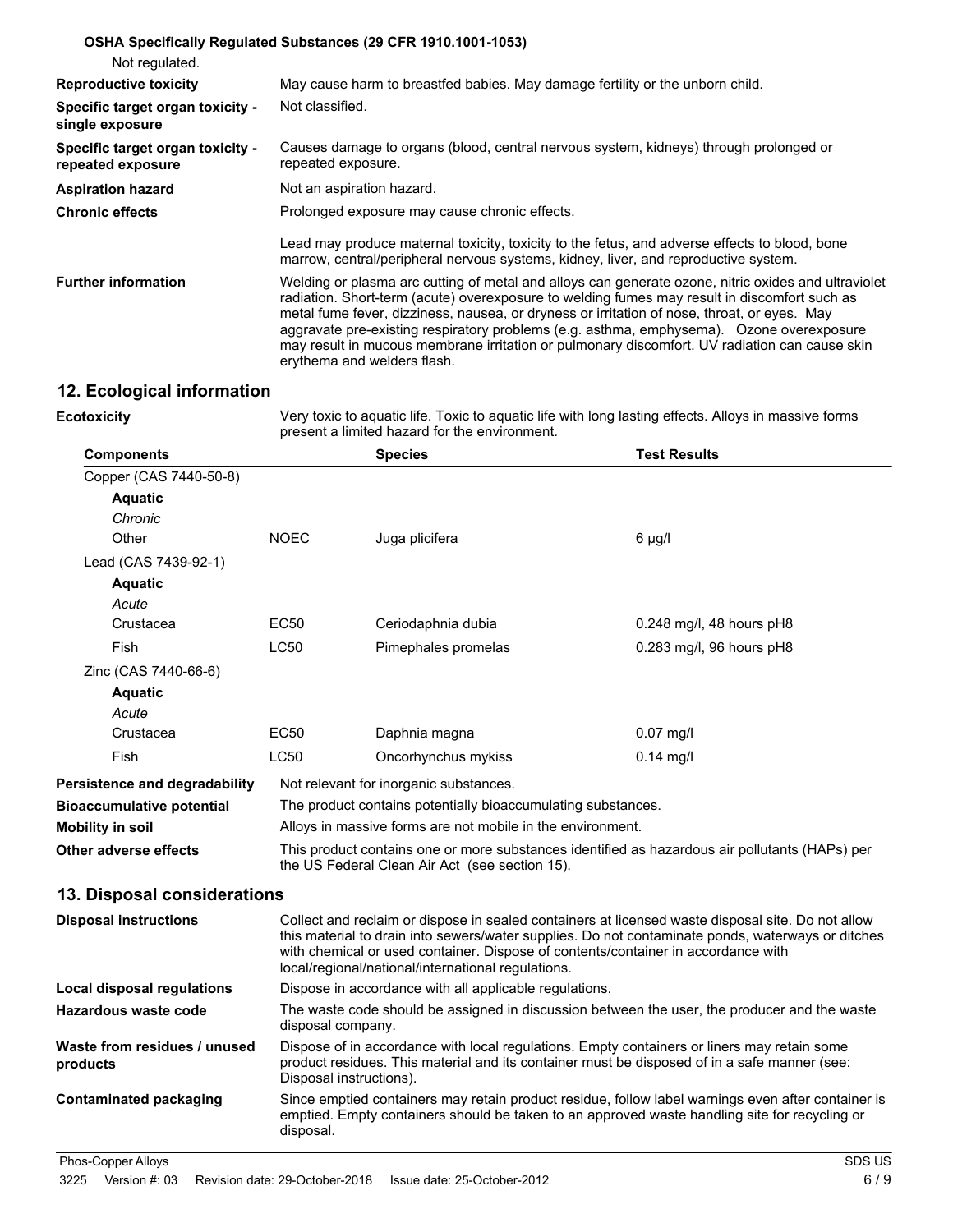# **14. Transport information**

### **DOT**

Not regulated as dangerous goods.

#### **IATA**

Not regulated as dangerous goods.

#### **IMDG**

Not regulated as dangerous goods.

**Transport in bulk according to** Not applicable. **Annex II of MARPOL 73/78 and the IBC Code**

# **15. Regulatory information**

| <b>10. NGYURIOLY IIIIUIIIIAUUII</b>                                                                                  |                                                                    |                                                                    |                                                                                    |  |
|----------------------------------------------------------------------------------------------------------------------|--------------------------------------------------------------------|--------------------------------------------------------------------|------------------------------------------------------------------------------------|--|
| <b>US federal regulations</b>                                                                                        | Standard, 29 CFR 1910.1200.                                        |                                                                    | This product is a "Hazardous Chemical" as defined by the OSHA Hazard Communication |  |
| TSCA Section 12(b) Export Notification (40 CFR 707, Subpt. D)                                                        |                                                                    |                                                                    |                                                                                    |  |
| Not regulated.                                                                                                       |                                                                    |                                                                    |                                                                                    |  |
| <b>CERCLA Hazardous Substance List (40 CFR 302.4)</b>                                                                |                                                                    |                                                                    |                                                                                    |  |
| Copper (CAS 7440-50-8)<br>Lead (CAS 7439-92-1)                                                                       |                                                                    | Listed.<br>Listed.                                                 |                                                                                    |  |
| Zinc (CAS 7440-66-6)                                                                                                 |                                                                    | Listed.                                                            |                                                                                    |  |
| <b>SARA 304 Emergency release notification</b>                                                                       |                                                                    |                                                                    |                                                                                    |  |
| Not regulated.                                                                                                       |                                                                    |                                                                    |                                                                                    |  |
| OSHA Specifically Regulated Substances (29 CFR 1910.1001-1053)                                                       |                                                                    |                                                                    |                                                                                    |  |
| Lead (CAS 7439-92-1)                                                                                                 |                                                                    | Reproductive toxicity                                              |                                                                                    |  |
|                                                                                                                      |                                                                    | Central nervous system<br>Kidney<br><b>Blood</b><br>Acute toxicity |                                                                                    |  |
|                                                                                                                      |                                                                    |                                                                    |                                                                                    |  |
| Superfund Amendments and Reauthorization Act of 1986 (SARA)<br>SARA 302 Extremely hazardous substance<br>Not listed. |                                                                    |                                                                    |                                                                                    |  |
|                                                                                                                      |                                                                    |                                                                    |                                                                                    |  |
| SARA 311/312 Hazardous<br>chemical                                                                                   | Yes                                                                |                                                                    |                                                                                    |  |
| <b>Classified hazard</b><br>categories                                                                               | Combustible dust<br>Reproductive toxicity                          | Specific target organ toxicity (single or repeated exposure)       |                                                                                    |  |
| SARA 313 (TRI reporting)                                                                                             |                                                                    |                                                                    |                                                                                    |  |
| <b>Chemical name</b>                                                                                                 |                                                                    | <b>CAS number</b>                                                  | % by wt.                                                                           |  |
| Copper                                                                                                               |                                                                    | 7440-50-8                                                          | 86 - 99.99                                                                         |  |
| Lead                                                                                                                 |                                                                    | 7439-92-1                                                          | $0 - 2$                                                                            |  |
| Zinc                                                                                                                 |                                                                    | 7440-66-6                                                          | $0 - 12$                                                                           |  |
| <b>Other federal regulations</b>                                                                                     |                                                                    |                                                                    |                                                                                    |  |
| Clean Air Act (CAA) Section 112 Hazardous Air Pollutants (HAPs) List                                                 |                                                                    |                                                                    |                                                                                    |  |
| Lead (CAS 7439-92-1)                                                                                                 |                                                                    |                                                                    |                                                                                    |  |
| Clean Air Act (CAA) Section 112(r) Accidental Release Prevention (40 CFR 68.130)                                     |                                                                    |                                                                    |                                                                                    |  |
| Not regulated.                                                                                                       |                                                                    |                                                                    |                                                                                    |  |
| <b>Safe Drinking Water Act</b><br>(SDWA)                                                                             | Contains component(s) regulated under the Safe Drinking Water Act. |                                                                    |                                                                                    |  |
| <b>US state regulations</b>                                                                                          |                                                                    |                                                                    |                                                                                    |  |
| US. Massachusetts RTK - Substance List                                                                               |                                                                    |                                                                    |                                                                                    |  |
| Copper (CAS 7440-50-8)<br>Lead (CAS 7439-92-1)<br>Tin (CAS 7440-31-5)<br>Zinc (CAS 7440-66-6)                        |                                                                    |                                                                    |                                                                                    |  |
| US. New Jersey Worker and Community Right-to-Know Act                                                                |                                                                    |                                                                    |                                                                                    |  |
| Copper (CAS 7440-50-8)<br>Lead (CAS 7439-92-1)                                                                       |                                                                    |                                                                    |                                                                                    |  |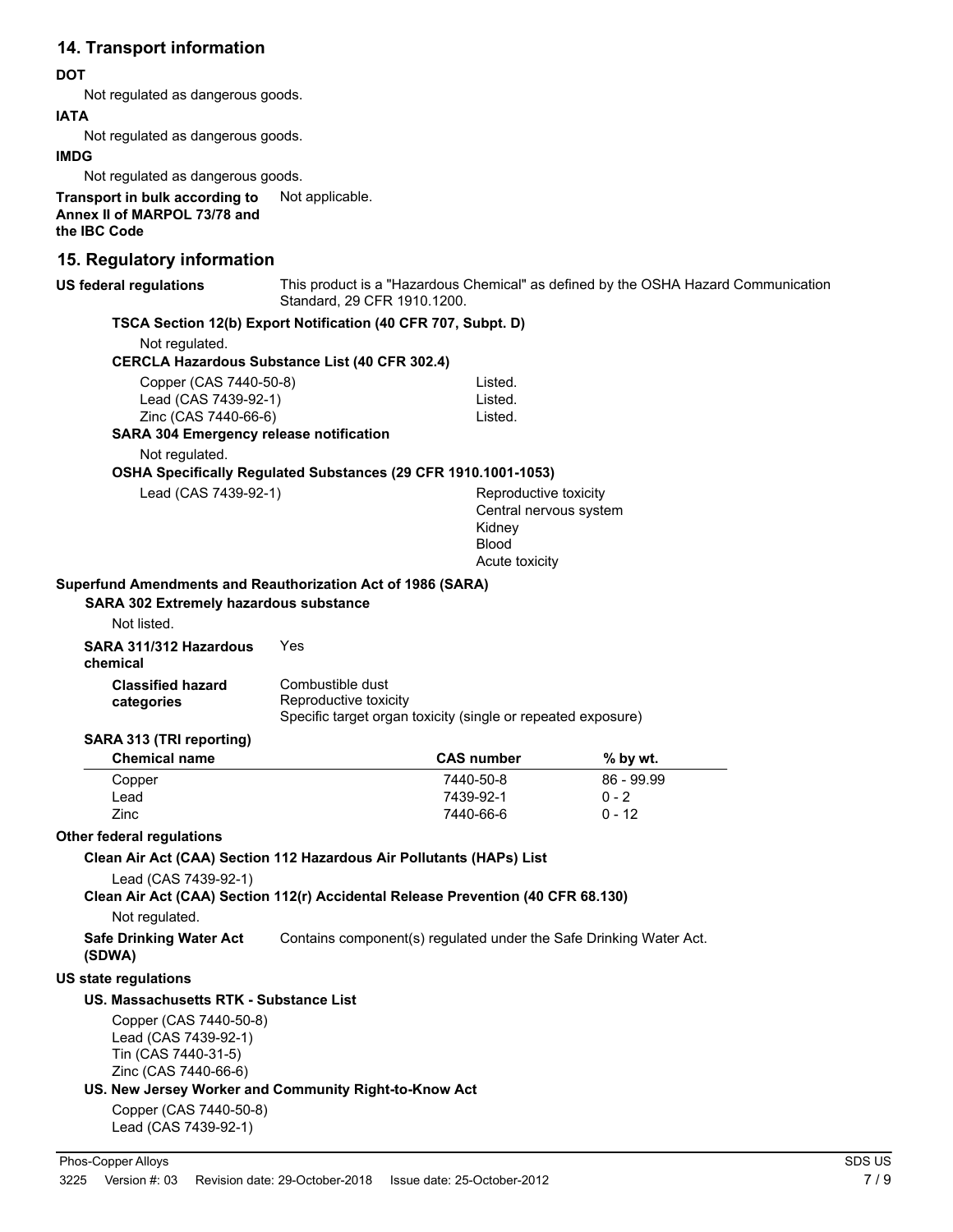Tin (CAS 7440-31-5) Zinc (CAS 7440-66-6)

#### **US. Pennsylvania Worker and Community Right-to-Know Law**

Copper (CAS 7440-50-8) Lead (CAS 7439-92-1) Tin (CAS 7440-31-5) Zinc (CAS 7440-66-6)

#### **US. Rhode Island RTK**

Copper (CAS 7440-50-8) Lead (CAS 7439-92-1) Tin (CAS 7440-31-5) Zinc (CAS 7440-66-6)

#### **California Proposition 65**



**WARNING:** This product can expose you to chemicals including Lead, which is known to the State of California to cause cancer and birth defects or other reproductive harm. For more information go to www.P65Warnings.ca.gov.

#### **California Proposition 65 - CRT: Listed date/Carcinogenic substance**

Lead (CAS 7439-92-1) Listed: October 1, 1992 **California Proposition 65 - CRT: Listed date/Developmental toxin** Lead (CAS 7439-92-1) Listed: February 27, 1987 **California Proposition 65 - CRT: Listed date/Female reproductive toxin** Lead (CAS 7439-92-1) Listed: February 27, 1987 **California Proposition 65 - CRT: Listed date/Male reproductive toxin** Lead (CAS 7439-92-1) Listed: February 27, 1987

**US. California. Candidate Chemicals List. Safer Consumer Products Regulations (Cal. Code Regs, tit. 22, 69502.3, subd. (a))**

Copper (CAS 7440-50-8) Lead (CAS 7439-92-1) Tin (CAS 7440-31-5) Zinc (CAS 7440-66-6)

#### **International Inventories**

| Country(s) or region        | Inventory name                                                            | On inventory (yes/no)* |
|-----------------------------|---------------------------------------------------------------------------|------------------------|
| Australia                   | Australian Inventory of Chemical Substances (AICS)                        | Yes                    |
| Canada                      | Domestic Substances List (DSL)                                            | Yes                    |
| Canada                      | Non-Domestic Substances List (NDSL)                                       | No                     |
| China                       | Inventory of Existing Chemical Substances in China (IECSC)                | Yes                    |
| Europe                      | European Inventory of Existing Commercial Chemical<br>Substances (EINECS) | Yes                    |
| Europe                      | European List of Notified Chemical Substances (ELINCS)                    | No                     |
| Japan                       | Inventory of Existing and New Chemical Substances (ENCS)                  | No                     |
| Korea                       | Existing Chemicals List (ECL)                                             | Yes                    |
| New Zealand                 | New Zealand Inventory                                                     | Yes                    |
| Philippines                 | Philippine Inventory of Chemicals and Chemical Substances<br>(PICCS)      | Yes                    |
| Taiwan                      | Taiwan Chemical Substance Inventory (TCSI)                                | No                     |
| United States & Puerto Rico | Toxic Substances Control Act (TSCA) Inventory                             | Yes                    |

\*A "Yes" indicates this product complies with the inventory requirements administered by the governing country(s). A "No" indicates that one or more components of the product are not listed or exempt from listing on the inventory administered by the governing country(s).

### **16. Other information, including date of preparation or last revision**

| <b>Issue date</b>          | 25-October-2012                                                                                                                                                                      |
|----------------------------|--------------------------------------------------------------------------------------------------------------------------------------------------------------------------------------|
| <b>Revision date</b>       | 29-October-2018                                                                                                                                                                      |
| <b>Version #</b>           | 03                                                                                                                                                                                   |
| <b>Further information</b> | Refer to NFPA 654, Standard for the Prevention of Fire and Dust Explosions from the<br>Manufacturing, Processing, and Handling of Combustible Particulate Solids, for safe handling. |